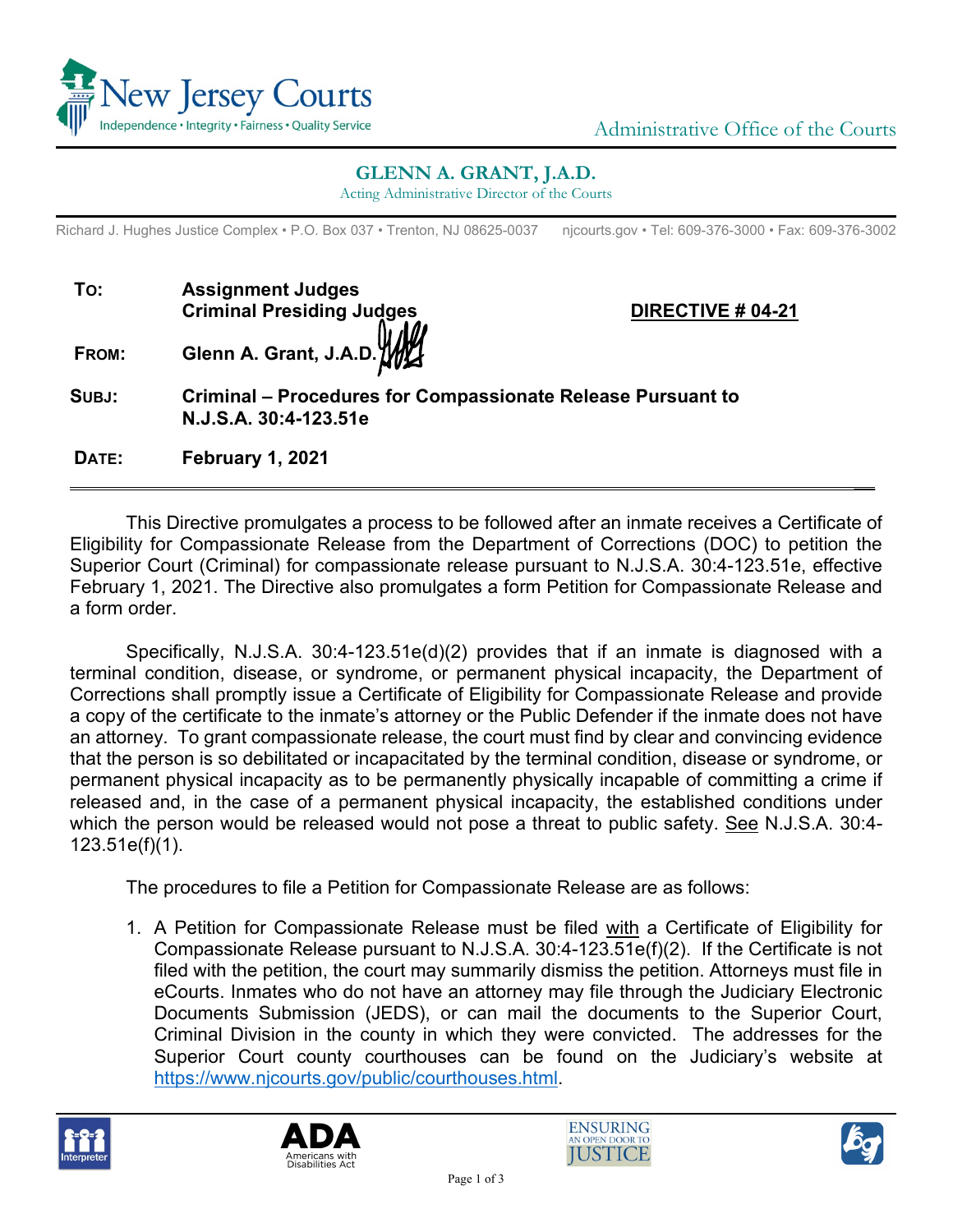- 2. Court staff will immediately notify the Department of Corrections and the State Parole Board that a Petition of Compassionate Release has been filed by email until electronic notifications can be generated by the Judiciary's system.
- 3. Court staff will also schedule the hearing to be held no later than 30 days after the filing. Notice of the hearing shall be provided electronically to the parties. Court staff will also provide notice of the hearing to the Department of Corrections and to the State Parole Board by email.
- 4. The prosecutor must immediately notify the victim or member of the victim's family of the petition in accordance with N.J.S.A. 30:4-123.51e(e). The prosecutor will also notify the victim or family member of the court's decision pursuant to N.J.S.A. 30:4-123.51e(f)(3).
- 5. The prosecutor has 15 days to respond to the petition, which may be extended to 30 days for good cause. The prosecutor's response to the court should include the victim or family member's comments and/or intention to testify, if applicable.
- 6. The release plan and any other relevant information will be provided to the court by the State Parole Board prior to the scheduled court hearing via JEDS. The State Parole Board will notify the court if the information cannot be submitted prior to the hearing, and the reasons for the delay. Court staff will need to upload the information from the Parole Board to the eCourts case jacket so that electronic notifications are provided to the parties.
- 7. The statute requires a hearing to be held only if there is an objection by the prosecutor or if the victim or family member intends to testify. <u>See</u> N.J.S.A. 30:4-123.51e(e)(7). These<br>bestings should be conducted remotely. hearings should be conducted remotely.
- 8. Due to the nature of these proceedings and the need to have these determinations made as expeditiously as possible, the court should conduct the hearing sooner than the scheduled date and/or make its determination as soon as reasonably practical if all necessary information has been submitted.
- 9. An order granting compassionate release shall not be final for 10 days pursuant to N.J.S.A. 30:4-123.51e(g). Court staff will need to provide notice to the Department of Corrections and the State Parole Board when compassionate release orders are entered via email until electronic notifications can be generated by the Judiciary's system, and also when an appeal has been filed via email. Court staff will also need to provide them with copies of the court orders.
- 10.The petition, responses, and information related to the petition, including the State Parole Board's release plan shall be confidential pursuant to N.J.S.A. 30:4-123.51e(e)(4). Court orders are available to the public and, as such, should not include specific details as to the defendant's medical condition and/or health.

N.J.S.A. 30:4-123.51e(j) also provides for persons granted compassionate release to be returned to confinement. Specifically, the State Parole Board will notify the prosecutor if it determines that the person is no longer so debilitated or incapacitated by a terminal condition, disease or syndrome, or by a permanent physical incapacity as to be physically incapable of committing a crime or, in the case of a permanent physical incapacity, poses a threat to public safety. The prosecutor can initiate proceedings to return the person to confinement. If the person or their attorney files an objection, the court will hold a hearing on an expedited basis. If the court does not receive an objection, the court can make its determination without a hearing. To return the person to confinement, the court must find by a preponderance of the evidence that the person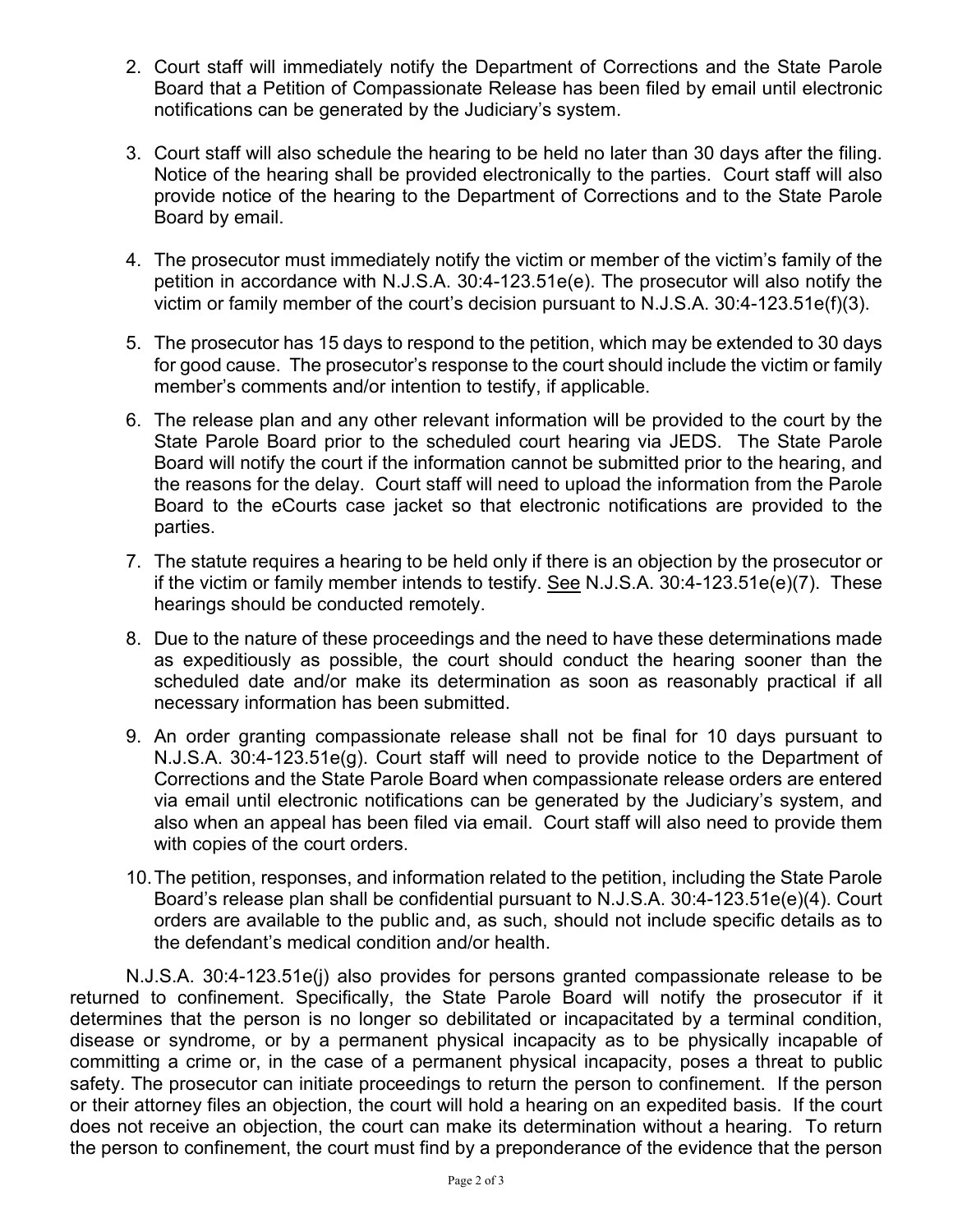poses a threat to public safety because the person is no longer debilitated or incapacitated by a terminal condition, disease or syndrome, or by a permanent physical incapacity.

 Questions or comments regarding this Directive may be directed to the Criminal Practice Division at (609) 815-2900, Ext. 55300.

Attachments: (1) Petition for Compassionate Release (CN 12745) (2) Proposed Form Order (CN 12746)

cc: Chief Justice Stuart Rabner Attorney General Gurbir S. Grewal Public Defender Joseph E. Krakora Department of Corrections Commissioner Marcus O. Hicks State Parole Board Chairman Samuel J. Plumeri, Jr. Criminal Division Judges County Prosecutors Steven D. Bonville, Chief of Staff AOC Directors and Assistant Directors Special Assistants to the Admin. Director Trial Court Administrators Criminal Division Managers and Assistants Maria Pogue, Chief Raschelle Demshock, Assistant Chief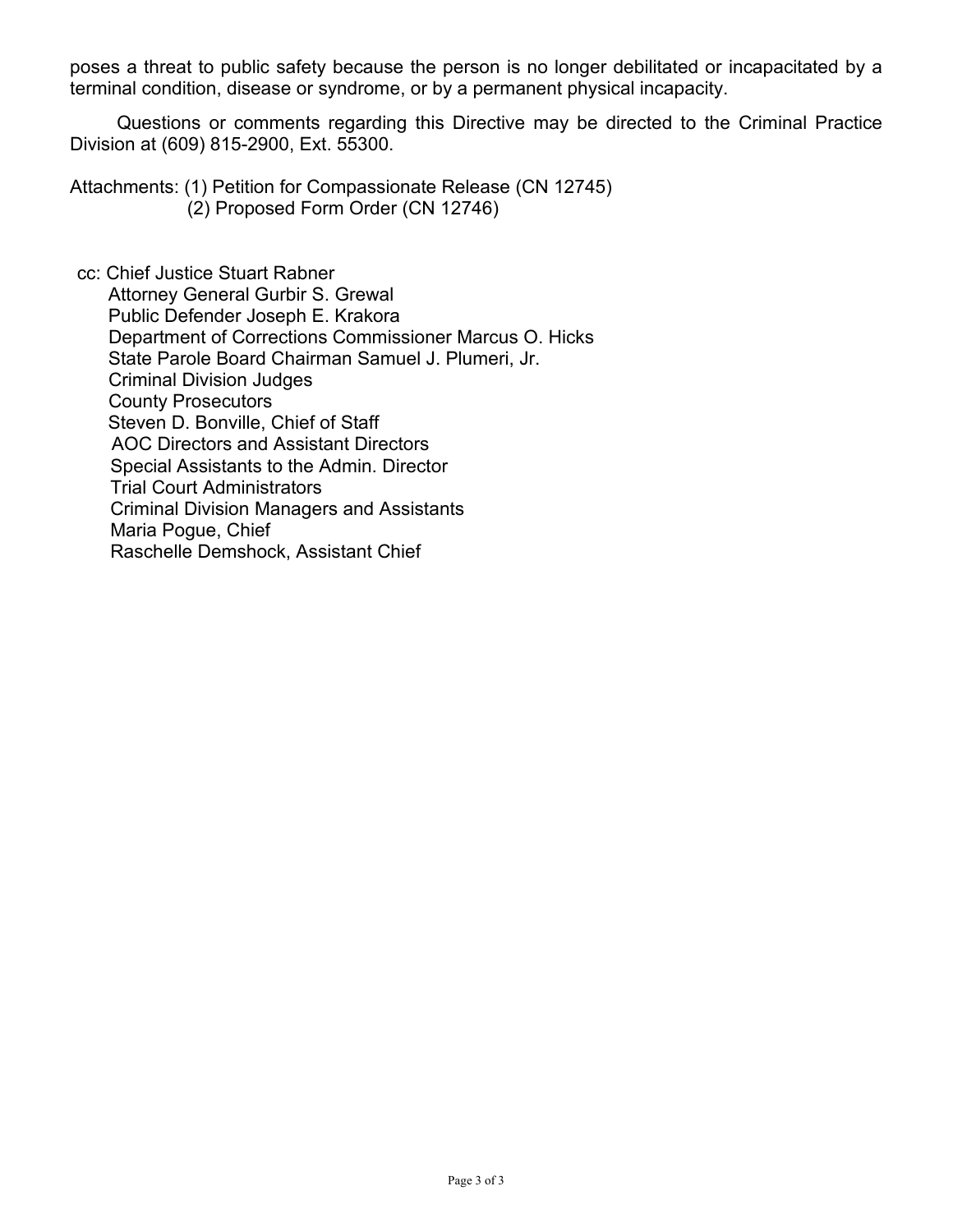**State**

## **Superior Court of New Jersey Law Division – Criminal Part**

**- Select County - County v. Ind./Acc. Number:**

**Petition for Compassionate Release**

Defendant

The Defendant , hereby petitions the Court for compassionate release pursuant to N.J.S.A. 30:4-123.51e ("Compassionate Release for Certain Inmates").

| The defendant was convicted of (insert name of offense and statute) |  |                                                      |  |             |
|---------------------------------------------------------------------|--|------------------------------------------------------|--|-------------|
| sentenced to (insert term of sentence)                              |  |                                                      |  | on (insert) |
| date)                                                               |  | and is serving the sentence at (name of institution) |  |             |

Pursuant to N.J.S.A. 30:4-123.51e(d)(2), the Department of Corrections has issued the defendant a Certificate of Eligibility for Compassionate Release. The Certificate of Eligibility is attached to this petition.

Accordingly, the Court is asked to grant the Petition for Compassionate Release.

 $s/$ 

Date Submitted by ( $\Box$  Defendant or  $\Box$  Defense Attorney)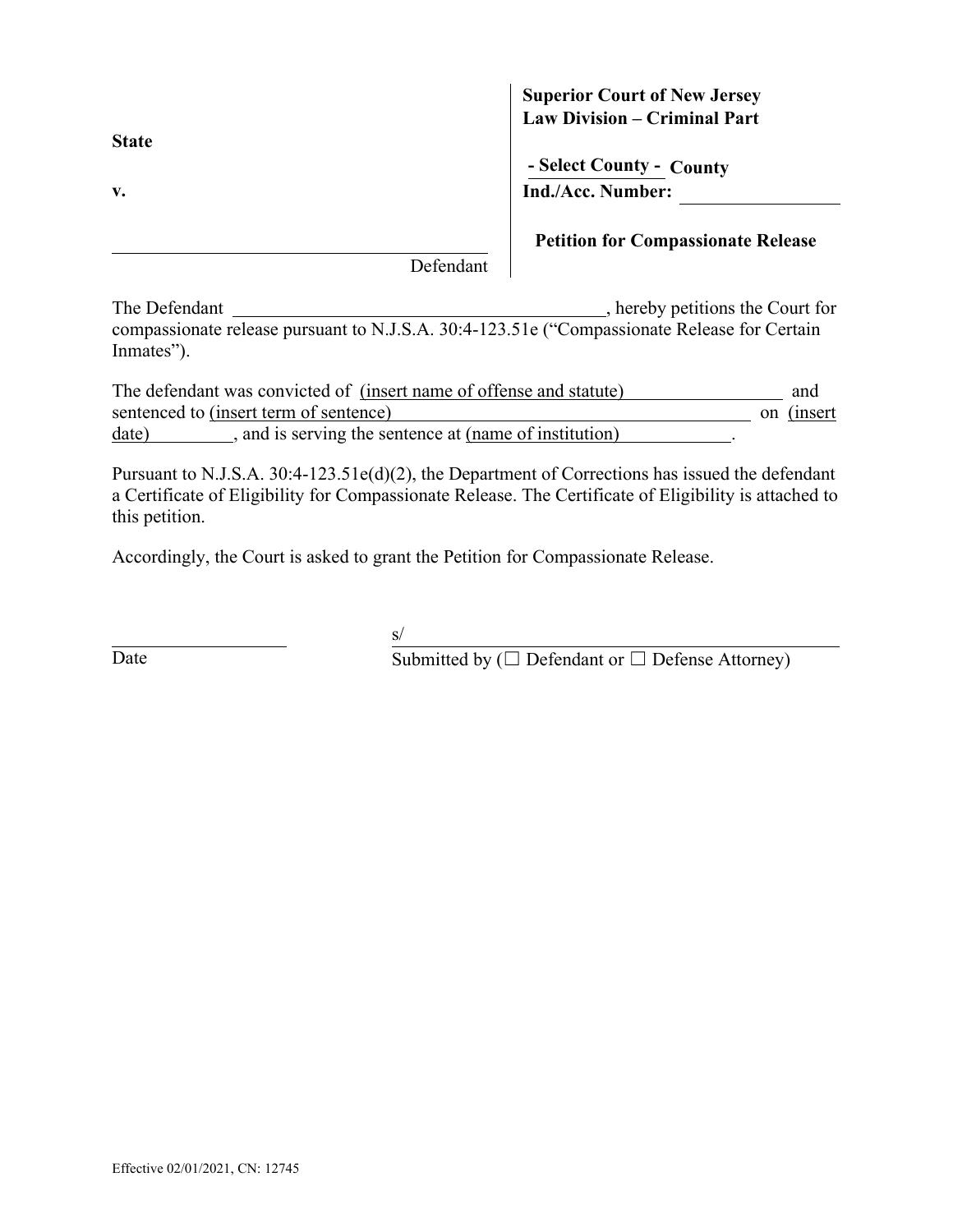**State - Select County - County v.** 

**Superior Court of New Jersey Law Division – Criminal Part**

**Ind./Acc. Number:**

**Order on Compassionate Release**

Defendant

This matter having been opened to the Court by way of a Petition for Compassionate Release filed on (insert date) to release the defendant **pursuant to N.J.S.A. 30:4-123.51e** ("Compassionate Release for Certain Inmates"); and

The Court having considered the petition, Certificate of Eligibility for Compassionate Release, the release plan submitted by the State Parole Board, any testimony, and any related information, and for the reasons set forth on the record;

**IT IS HEREBY ORDERED on this \_\_ day of \_\_\_\_\_\_\_\_\_\_\_\_\_\_\_\_\_\_**, 20 that the Petition for Compassionate Release of the defendant is

- □ **Granted.** The Court finds by clear and convincing evidence that the defendant is so debilitated or incapacitated by a (choose appropriate)
	- $\Box$  terminal condition, disease or syndrome,
	- $\Box$  permanent physical incapacity,

as to be permanently physically incapable of committing a crime if released,

and, in the case of a permanent physical incapacity, the conditions established by the State Parole Board under which the inmate would be released would not pose a threat to public safety.

Additional Reasons (Optional)

 $\overline{a}$  $\overline{a}$  $\overline{a}$ 

**IT IS FURTHER ORDERED** that the release of the defendant shall not proceed any sooner than 10 days from the date of entry of this order and shall be in accordance with the Department of Corrections policies for compassionate release.

**IT IS FURTHER ORDERED** that the defendant shall comply with the release conditions established by the State Parole Board and shall be subject to sanctions for a violation of a condition of compassionate release pursuant to N.J.S.A. 30:4-123.51e(a).

□ **Denied.** The Court does not find by clear and convincing evidence that the defendant is so debilitated or incapacitated by a terminal condition, disease or syndrome, or by permanent physical incapacity as to be permanently physically incapable of committing a crime if released.